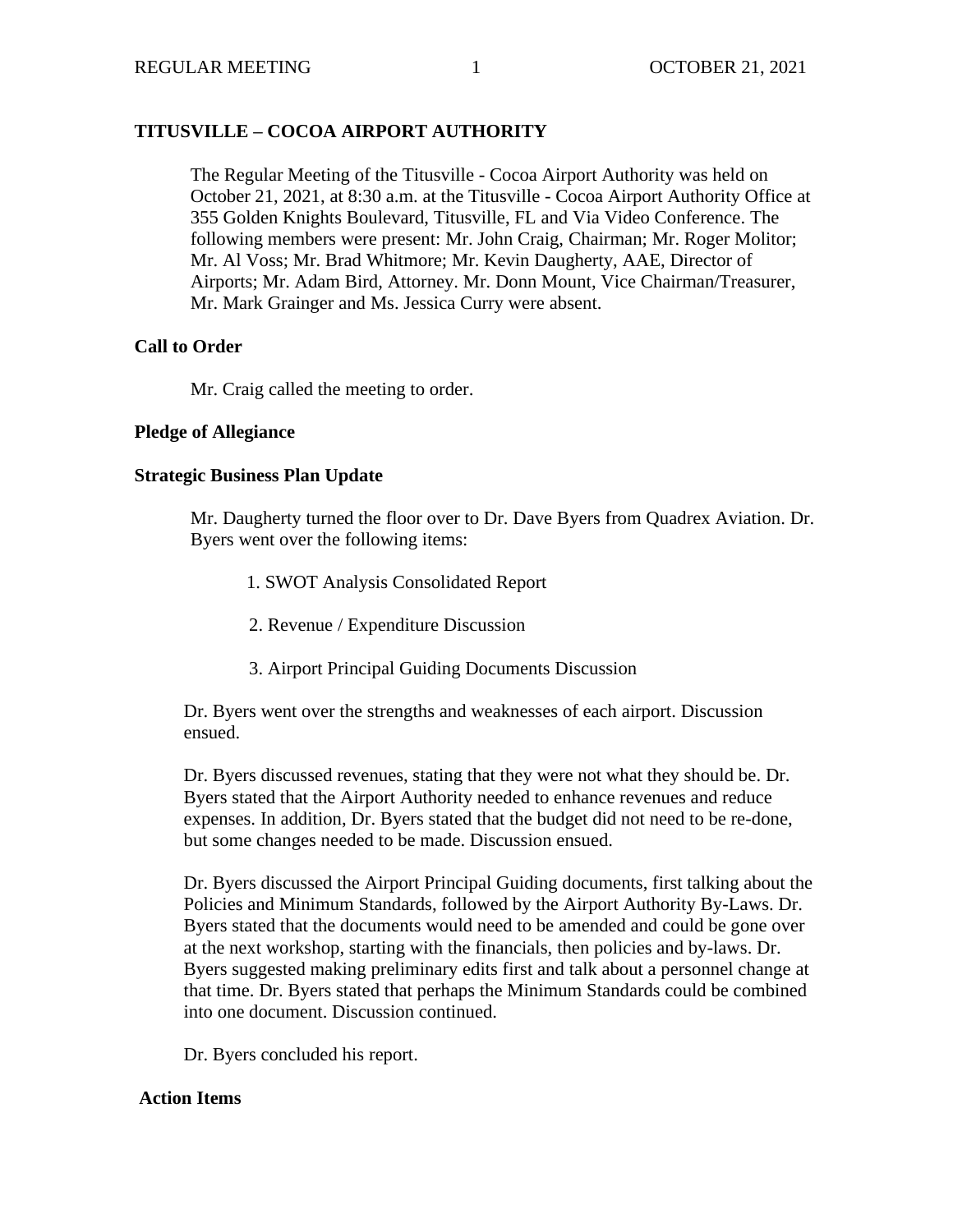Mr. Daugherty went over the lease agreements, stating that the first was for Space Perspectives in Suite 2 of the Administration Building at Space Coast Regional Airport. Mr. Daugherty stated that it was for a 28-month agreement with two, one year renewal options. Mr. Daugherty stated that as part of the negotiations, Staff recommended four-months rent abatement to help off-set their expenses and improvements. Mr. Daugherty stated that the annual rent was \$20,220, with CAM fees at \$6,000 a year and Wing fees were \$6,200. Mr. Daugherty stated that there were only two offices left in the Administration Building, which were going to be rented to Michael Baker International, leaving no vacancies in the building. Discussion continued.

Mr. Daugherty discussed the second lease with Space Perspective, which was for the commercial building at 6995 Tico Road at Space Coast Regional Airport. Mr. Daugherty stated that it was for a 28-month agreement with tow, one year renewal options. Mr. Daugherty stated that again they negotiated four-month's rent abatement to help off-set expenses. Mr. Daugherty stated that the annual rent was \$92,400 and CAM fees would be \$6,000. Discussion continued.

Mr. Daugherty discussed Amendment Number Two to the lease agreement for Space Coast Executive Jet Center, LLC at Space Coast Regional Airport, stating that the tenant had requested a reduction in their liability insurance policy. Mr. Daugherty stated that the reduction request was in line with industry standards. Discussion continued.

Mr. Molitor entered the meeting at 9:14 a.m. and a quorum was determined.

#### **a. Approval of the Titusville-Cocoa Airport Authority Minutes:**

**1. September 16, 2021 – Regular Board Meeting 2. September 16, 2021 – Second Budget Hearing 3. September 30, 2021 – Strategic Business Plan Workshop #1**

Mr. Daugherty stated that Staff was seeking approval of the minutes. Mr. Voss made the motion to approve the minutes. Mr. Molitor seconded. Mr. Craig noted that the date on the minutes would need to be corrected. Mr. Craig called the question. There were no objections. Motion passed.

### **b. Approval of Lease Agreement for Space Perspective Inc. for Suite 2 in the Administrative Building at 355 Golden Knights Blvd at Space Coast Regional Airport**

Mr. Daugherty briefly re-stated that terms of the lease. Mr. Craig called for amotion to approve the lease. Mr. Whitmore made the motion. Mr. Voss seconded. Mr. Craig called the question. All voted aye. Motion passed.

### **c. Approval of Lease Agreement with Space Perspective Inc. for the Commercial Building at 6995 Tico Road at Space Coast Regional Airport**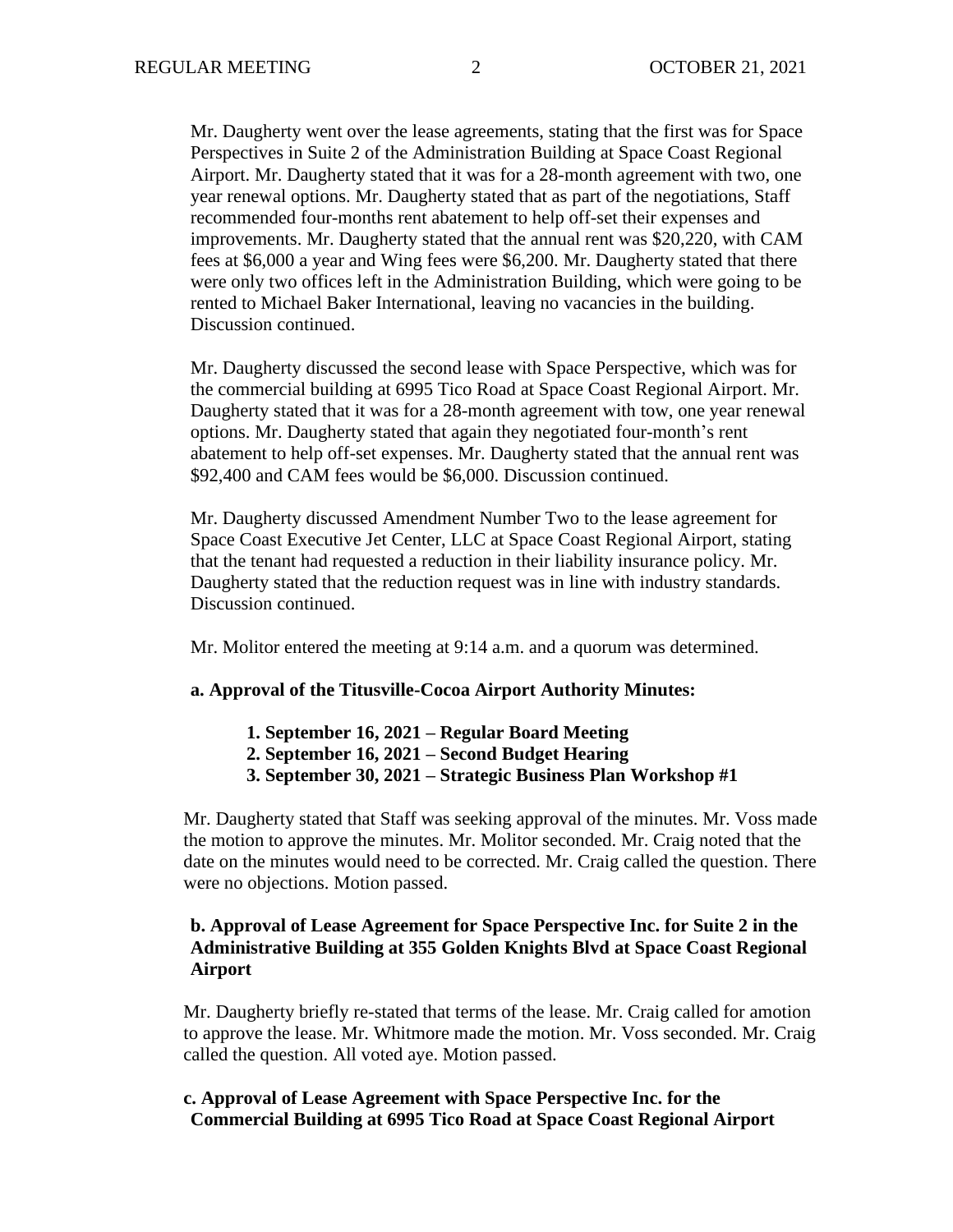Mr. Daugherty briefly re-stated that terms of the lease. Mr. Craig called for a motion to approve the lease. Mr. Whitmore made the motion. Mr. Voss seconded. Mr. Craig called the question. All voted aye. Motion passed.

### **d. Approval of the Second Amendment to Aeronautical Lease Agreement for Space Coast Executive Jet Center, LLC at Space Coast Regional Airport**

Mr. Daugherty briefly re-stated that terms of the amendment. Mr. Craig called for a motion to approve the lease. Mr. Molitor made the motion. Mr. Whitmore seconded. Mr. Craig called the question. All voted aye. Motion passed.

### **e. Approval of an Interlocal Agreement Among Brevard County, The City of Rockledge and The Titusville-Cocoa Airport Authority Regarding Airport Zoning Regulations Ordinance**

Mr. Daugherty discussed the interlocal agreement, giving a brief explanation of what it represented. Mr. Daugherty stated that it was based on Florida Statute Section 333, which was a protection of all underlying airport surfaces and prevented non-compatible land development around airports. Discussion continued.

Mr. Craig called for a motion to approve the Interlocal Agreement. Mr. Voss made the motion. Mr. Molitor seconded. Mr. Craig called the question. All voted aye. Motion passed.

### **Directors Report**

### **a. Capital Improvement Projects Update**

Mr. Daugherty stated that there were not a lot of changes to the report since the last meeting and gave a brief update. Mr. Daugherty stated that the Airport Authority had moved to a new online bidding process at BidNet, which was where most of the contractors now went to. Discussion continued.

Mr. Aaron McDaniel from Michael Baker International gave an update on the Willow Creek Road project at Space Coast Regional Airport. Mr. McDaniel stated that he attended the Titusville City Council meeting last week and the Council voted unanimously to accept a future dedication of right-of-way once the road was constructed. Mr. McDaniel stated that what they were accomplishing first was access to airport property between the Willow Creek development and State Road 407 and building the intersection at State Road 407 for future access to the airport. Discussion continued.

Mr. McDaniel gave an update on the Merritt Island Airport projects. Discussion continued.

### **d. Approval of Invoices for Projects**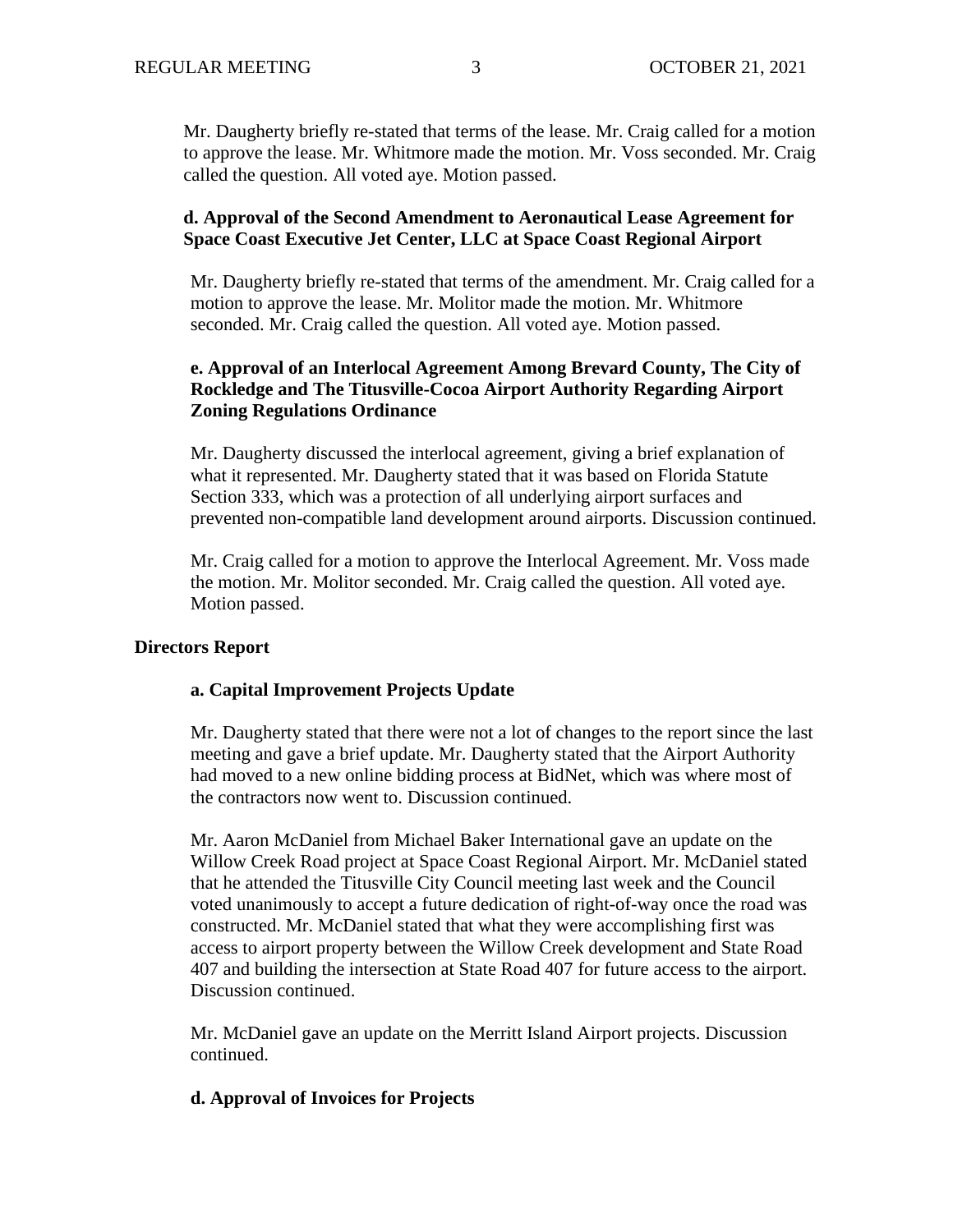Mr. Daugherty stated that the invoices and an invoice summary had been provided and listed in the agenda package, and briefly read each invoice aloud.

Mr. Molitor made a motion to approve the provided invoices. Mr. Voss seconded. Mr. Craig called the question. There were no objections. Motion passed.

Mr. Daugherty stated that the Airport Authority was going to hold tenant appreciation events for each airport, stating that the dates would be November  $20<sup>th</sup>$ for Arthur Dunn Airpark, December 4<sup>th</sup> for Merritt Island Airport and December 11<sup>th</sup> for Space Coast Regional Airport. Mr. Daugherty stated that Staff would put together a flyer for each one and let the tenants know.

### **On-Going Board Directives**

### **a. Airport Name Change**

Mr. Craig stated that this was an ongoing issue regarding Spaceport vs. Airport and asked the board members to think through the whole thing. Mr. Craig stated that there were a lot of options for branding, and that it was a matter of whether the Airport Authority branded as a group or by individual airports, or both. Discussion continued.

Mr. Daugherty stated that Staff along with Ms. Curry could get together with the staff at Space Perspective and produce some ideas to bring back to the board at the next meeting.

### **Attorney's Report**

# **a. Investigation Findings of TCAA Counsel – Complaint Submitted by TCAA Fire Chief Wooldridge**

Mr. Bird reported that there had been no added information on the investigation.

Mr. Bird stated that he had gone to the County Commission meeting with Ms. Dawn Hannon to represent the Airport Authority for a vote on the Truist Line of Credit, which was approved by the County Commissioners.

Mr. Bird gave a brief update on the Welsh case, stating that he was waiting on a trial date.

Mr. Craig called for a motion to postpone action on the ethics investigation. Mr. Molitor made a motion to postpone. Mr. Voss seconded. There were no objections. Motion passed.

### **Airport Financial Report**

### **a. New Airport Finance Manager Introduction**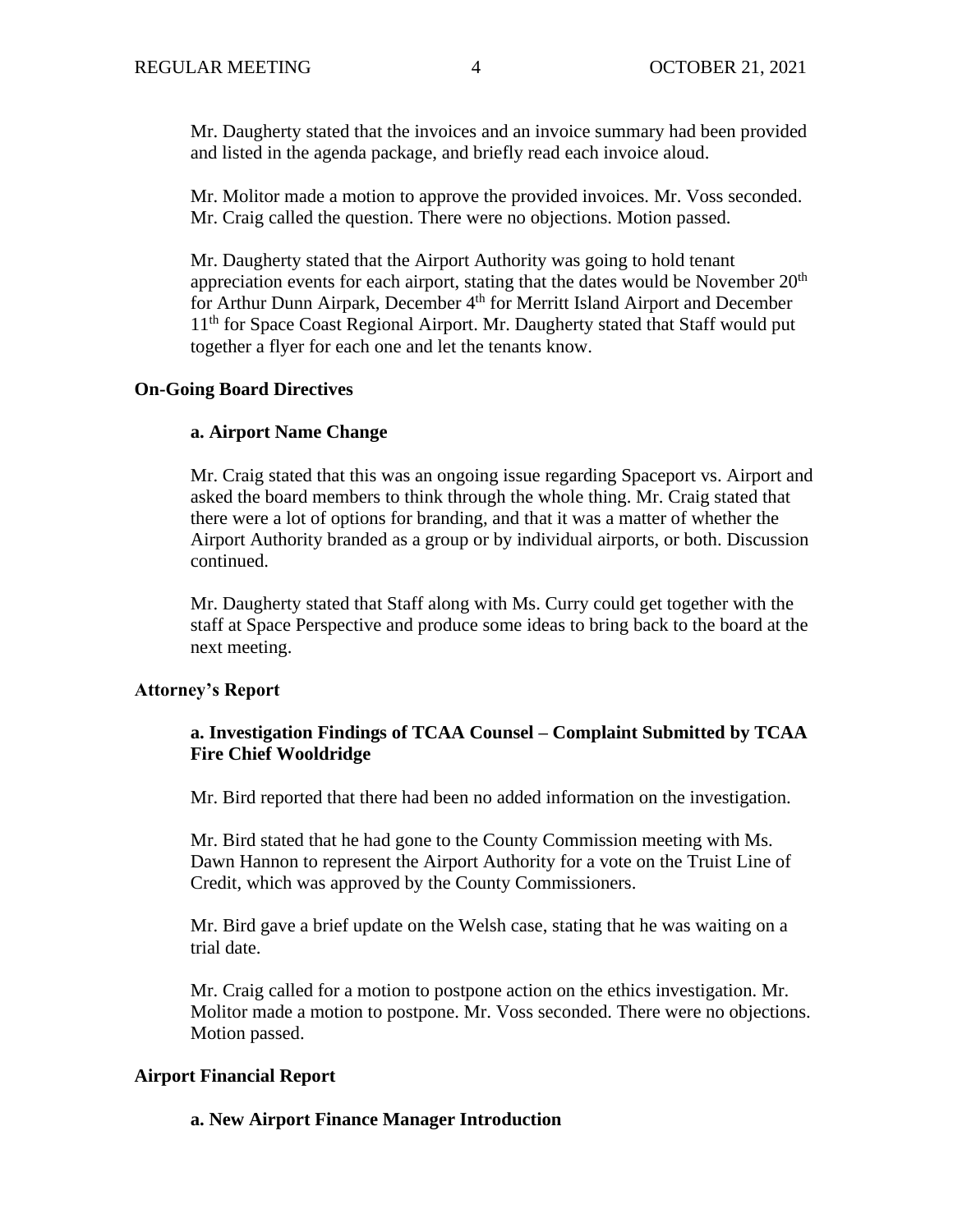Mr. Daugherty introduced the new Finance Manager, Christy Kinard, and turned the floor over to Ms. Kinard to introduce herself. Ms. Kinard gave a brief background.

# **b. Check Register (Provided)**

Ms. Dawn Hannon, Accounting Consultant, briefly went over the financials with the board, stating that she and Ms. Kinard were getting everything in order. Ms. Hannon reported that she felt the current rental rates were not realistic, but the Airport Authority was in the middle of an appraisal and felt that it would bring the rates to what they should be. Ms. Hannon stated that personnel costs were not exceeding the budget. Ms. Hannon also reported that money for projects was coming in. Discussion continued.

Ms. Hannon concluded her report.

### **Authority Members Report**

Mr. Craig asked the new intern, Matthew Peak to introduce himself. Mr. Peak gave a brief overview of his background. Discussion continued.

Mr. Daugherty gave an update on the crash that occurred at Space Coast Regional Airport. Mr. Daugherty stated that all Airport Authority vehicles would be updated with first-aid kits and fire extinguishers. Discussion continued.

# **Public Comments**

Mr. Don White from Merritt Island Airport reported that the next Young Eagles event was going to be on the 23<sup>rd</sup> of October and that there were 162 kids registered. Mr. White reported that the EAA was having a fly-in poker run on the  $30<sup>th</sup>$  of October, which was the  $40<sup>th</sup>$  anniversary of the EAA. Mr. White stated that pilots would fly into each of the five public airports in Brevard County to receive a poker hand and the winner would receive the proceeds from the participants. Mr. White stated that the next Young Eagles event would be the last Saturday in January, and that the Toys for Tots would be held on December  $11<sup>th</sup>$ .

Mr. Mark Hitt with Space Perspective introduced himself to the board and stated that the company has had a great reception from the Airport Authority and that they were happy to be here. Discussion continued.

# **Adjournment**

Mr. Craig adjourned the meeting at 9:56 a.m.

\_\_\_\_\_\_\_\_\_\_\_\_\_\_\_\_\_\_\_\_\_\_\_\_\_\_\_\_